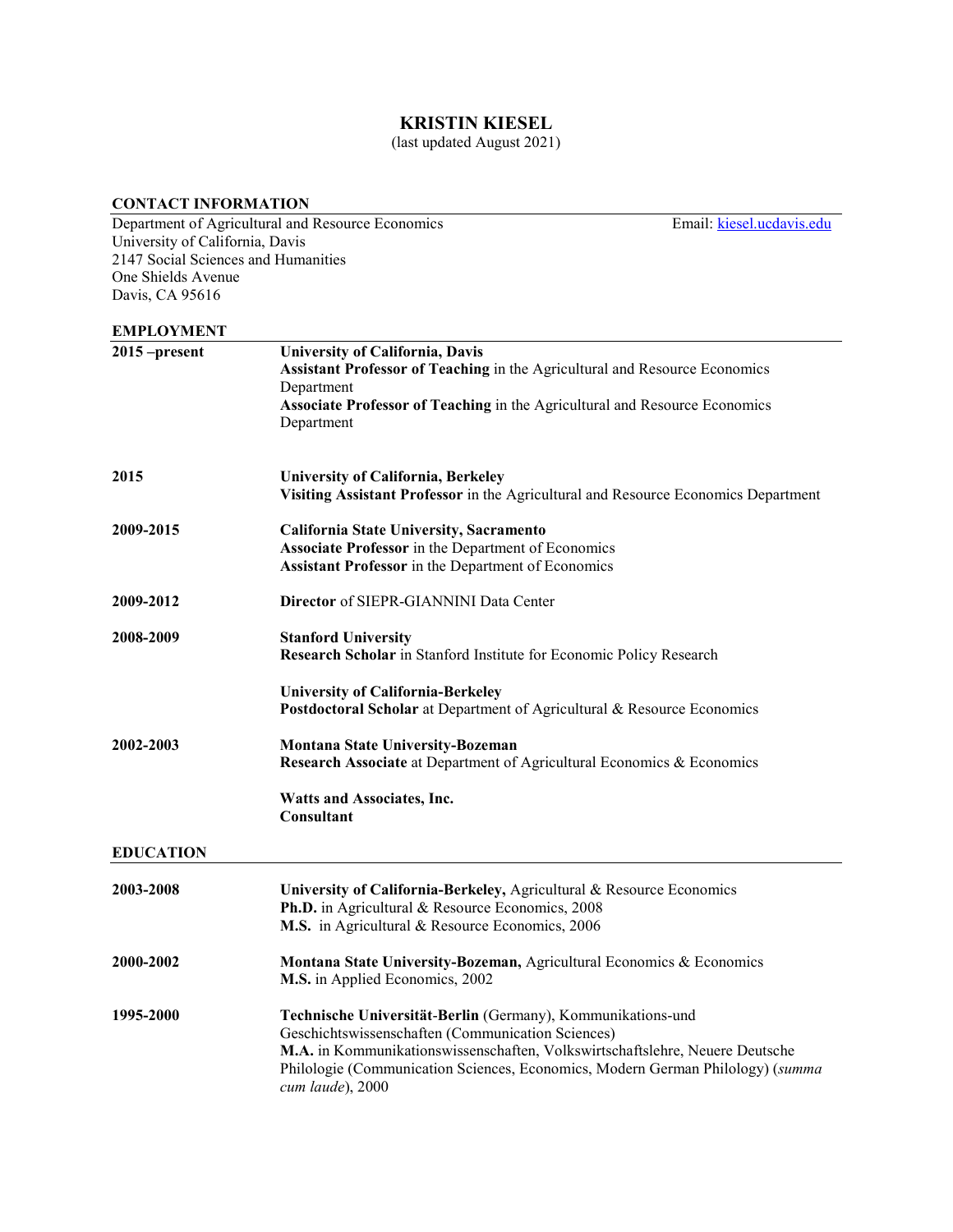## **ACADEMIC PAPERS**

#### **Publications**

- K. Kiesel, M. D. Ehmke, K. Boys, B. Katare, J. Penn, & J. Bergtold. 2021. What Do Our Students Think? Perceptions of Transitioning to Remote Learning During the Pandemic at Land-Grant Universities. *Western Economics Forum*, 19 (1): 103-119.
- R. Brown, L. Hamilton, K. Kiesel, J. Treme, & N. Zuo. 2021. Pedagogical Pivot Faculty Reflections on the Rapid Transition to Virtual Teaching During COVID-19. *Western Economics Forum*, 19 (1): 120-129.
- B. Goodrich, K. Kiesel, & E. Bruno. 2021. Differential Impacts of the COVID-19 Pandemic on California's Produce and Nut Industries. *Western Economics Forum*, 19 (1): 58-74.
- K. Kiesel and M. Ji, 2021. Did State-mandated Restrictions on Sugar-sweetened Drinks in California High Schools Increase Soda Consumption in School Neighborhoods? *Applied Economic Perspectives and Policy (Jan):* <https://doi.org/10.1002/aepp.13137>
- K. Kiesel, B. Lungu, and M. Wilson. 2020. Curating Campus Support Resources to Provide Easy Access for All Students. *Applied Economics Teaching Resources 2 (4):* [https://www.aaea.org/publications/applied](https://www.aaea.org/publications/applied-economics-teaching-resources)[economics-teaching-resources.](https://www.aaea.org/publications/applied-economics-teaching-resources)
- K. Kiesel, N. Zuo, Z. T. Plakias, L. Moises Peña-Lévano, A. Barkley, K. Lacy, E. Hanson, and J. Treme. 2020 Enhancing Student Engagement in a Changing Academic Environment—Tested Innovations for Traditional Classes and Online Teaching. *Applied Economics Teaching Resources 2 (3)*: <https://www.aaea.org/publications/applied-economics-teaching-resources> .
- K. Kiesel. 2020. Citrus Wars, A Short Case Study and Teaching Materials. *Online Learning and Teaching Resources* [\(https://www.aaea.org/membership/online-teaching-resources\)](https://www.aaea.org/membership/online-teaching-resources).
- S. B. Villas-Boas, K. Kiesel, J. P. Berning, H. H. Chouinard, and J. J. McCluskey. 2020. Consumer and Strategic Firm Response to Nutrition Shelf Labels. *American Journal of Agricultural Economics* 102(2): 458–479.
- S. Kiely, K. LeGrand, T. Chuong, K. Kiesel, C. J. Trexler, B. Buntong, and G. M. Young. 2019. Perceptions of Risk and Risk Management Strategies: Identifying Alternative Strategies to Promote Smallholder Vegetable Production in Cambodia. *International Journal of Agricultural Extension and Rural Development Studie*s *6 (5): 21-43*.
- G. Woodward-Lopez, J. Kao, K. Kiesel, M. Lewis Miller, M. Boyle, S. Drago-Ferguson, E. Braff-Guajardo, and P. Crawford. 2014. Is Scratch Cooking a Cost Effective Way to Prepare Healthy School Meals with US Department of Agriculture Foods? *Journal of the Academy of Nutrition and Dietetics 114(9)*: 1349-1358.
- K. Kiesel and S. B. Villas-Boas. 2013. Can information costs affect consumer choice? Nutritional labels in a supermarket experiment. *International Journal of Industrial Organization 31(2)*: 153-163.
- R. Huang and K. Kiesel. 2012. Does Limiting Access to Soft Drinks in Schools Result in Compensation at Home? *European Review of Agricultural Economics 39 (5):* 797-820.
- K. Kiesel. 2012. "A Definition at Last, but What Does it All Mean?" Newspaper Coverage of the USDA Organic Seal and its Effects on Food Purchases. *Journal of Agricultural and Resource Economics 37(1)*: 34-57.
- K. Kiesel, J. J. McCluskey, and S. B. Villas-Boas. 2011. Nutritional Labeling and Consumer Choices. *Annual Review of Resource Economics (3)*: 141-158.
- [K. Kiesel and S. B. Villas-Boas. 2007.](http://are.berkeley.edu/%7Ekiesel/published%20version.pdf) Got Organic Milk? Consumer Valuations of Milk Labels after the Implementation of the USDA Organic Seal. *[Journal of Agricultural & Food Industrial Organization 5](http://www.bepress.com/jafio/)*(4): 1-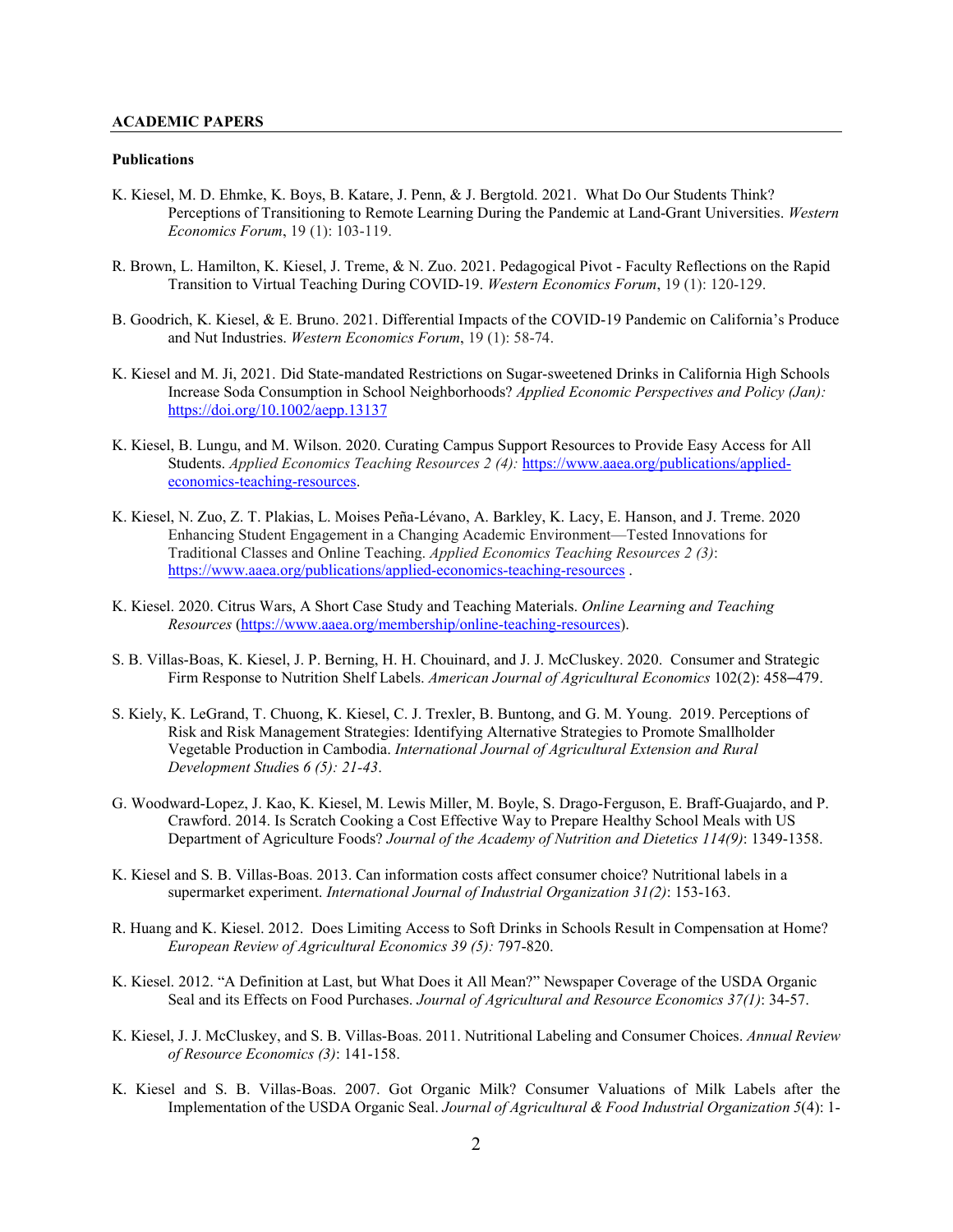38.

K. Kiesel, D. Buschena, and V. Smith. 2005. Do Voluntary Biotech Labels Matter? Evidence from the Fluid Milk Market. *American Journal of Agricultural Economics (87, 2)*: 378-393.

#### **Outreach Articles:**

- K. Kiesel. 2020. How is Fresh Produce Adjusting to the Public Health Crisis? *ARE Update* 23 (5): 17.
- K. Kiesel and A. Spalding. 2019. New Marketing Opportunities for Local Food Producers. *ARE Update* 23 (1): 1-4.
- K. Kiesel and S. B. Villas-Boas. 2007. USDA organic—What is it Worth to the Consumer? *ARE Update* 11(2): 5-8.

#### **Published Reports:**

K. Kiesel, R.E. Goodhue, R.J. Sexton, and A. Spalding. 2021. E. Coli in the Romaine Lettuce Industry: Economic Impacts from the November 2018 Outbreak.

- K. Kiesel and A. Spalding. 2019. Towards a Solano County Local Food System. A Feasibility Study of Proposed Solano Community Food Centers and next Steps to Support a Local Food Economy.
- K. Kiesel and A. Spalding. 2018. A Food Business Incubator in the Sacramento Region. Feasibility Study of Alchemist Kitchen.

Center for Science in the Public Interest 2015. Food Education in America

#### **BOOK CONTRIBUTIONS**

- K. Kiesel 2009. What Do I Buy Now? *Essays on Consumer Response to Food Labeling.* VDM Verlag.
- K. Kiesel, D. Buschena, and V. Smith. 2004. Consumer Acceptance and Labeling of GMOs in Food Products: a Study of Fluid Milk Demand. In R.D. Evenson and Vittorio Santaniello (Eds.): *Consumer Acceptance of Biotechnology Foods*, CABI Publishing: 9-32.
- K. Kiesel. 2000. Nachhaltigkeit und Kommunikation. In J.H. Harloff, K.W. Christiaanse. G. Wendorf, K. Zillich, H.L. Dienel (Eds.): Wohnen und Nachhaltigkeit. Interdisziplinäre Forschung vor der eigenen Haustür, Technische Universität Berlin, Germany: 15-25.
- G. Wendorf, D. Felbinger, K. Kiesel. 2000. Nachhaltigkeit, eine Frage der Ökonomie? In J.H. Harloff, K.W. Christiaanse. G. Wendorf, K. Zillich, H.L. Dienel (Eds.): *Wohnen und Nachhaltigkeit. Interdisziplinäre Forschung vor der eigenen Haustür,* Technische Universität Berlin, Germany: 30-33.
- G. Wendorf, K. Kiesel. 2000. Zur Relevanz des Wohnumfelds in bezug auf nachhaltigen Konsum. In J.H. Harloff, K.W. Christiaanse. G. Wendorf, K. Zillich, H.L. Dienel (Eds.): *Wohnen und Nachhaltigkeit. Interdisziplinäre Forschung vor der eigenen Haustür,* Technische Universität Berlin, Germany: 59-63. (Berlin, Germany: Technische Universität Berlin)

#### **MY WORK IN THE MEDIA**

- J. Fergesen. 2019. Incubating Ideas, Hatching Success-- Alchemist Microenterprise Academy graduates its first cohort of food entrepreneurs. *Comstock Magazine* (December 13<sup>th</sup>, 2019). Available at: <https://www.comstocksmag.com/article/incubating-ideas-hatching-success>
- UC Davis World Food Center 2019. Global Potential of Food Innovations. NextGen Food Innovations you can eat. *ISGP Forum Live Stream, Session 6 (September, 25<sup>th</sup>, 2019). Available at:*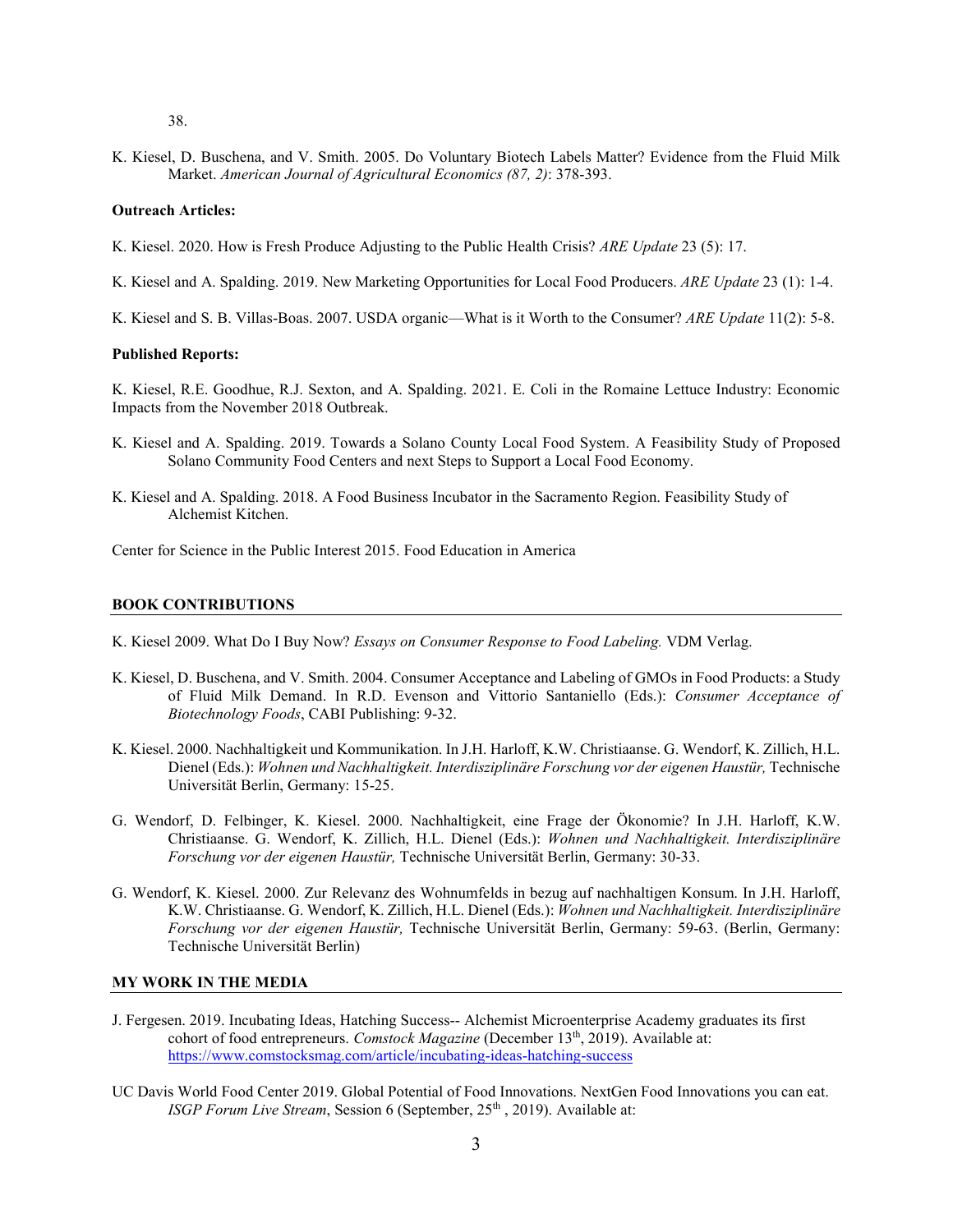#### <https://www.facebook.com/isgpforum/videos/393778368001514/>

Rodger Wasson 2019. Provenance Matters – Kristin Kiesel, UC Davis. *Farm to Table Talk*, Podcast (November 15th, 2019) Available at[: https://farmtotabletalk.com/provenance-matters-kristen-kiesel-uc-davis/](https://farmtotabletalk.com/provenance-matters-kristen-kiesel-uc-davis/)

### **CONFERENCES**

- **K. Kiesel**, M. D. Ehmke, K. Boys, B. Katare, J. Penn, & J. Bergtold. 2021. What *Do* Our Students Think? Which approaches and tools resulted in better learning experiences during the transition to remote learning? Paper presented the AAEA Annual Meeting on August  $1^{st}$  -3<sup>rd</sup>, 2021 in Austin, Texas.
- **K. Kiesel.** 2021. Group projects, student opportunities, and alumni collaborations that introduce and prepare students for careers in the Produce industry. Track session presentation at the AAEA Annual Meeting on August  $1^{st}$  -3<sup>rd</sup>, 2021 in Austin, Texas.
- **K. Kiesel** and A. Spalding. 2021. Marketing Strategies for Value-added Foods as a Path to Recovery for Local Producers? Paper presented the AAEA Annual Meeting on August  $1<sup>st</sup> - 3<sup>rd</sup>$ , 2021 in Austin, Texas.

**K. Kiesel.** 2019. Peer-based Learning: The Use of Group Projects, Clickers, and Instructional Videos to Increase Student Engagement in Large Classes. Paper presented the AAEA Annual Meeting on July  $21^{st}$  -23<sup>rd</sup>, 2019 in Atlanta, Georgia.

- **K. Kiesel** and A. Spalding. 2019. Learning to Love Broccoli. The Impact of School-based Educational Interventions on Children's Attitudes, Knowledge and Food Choices. Paper presented at the WAEA Annual Meeting on June 30th - July 2nd , 2019 in Coeur d'Alene, Idaho.
- **K. Kiesel.** 2018. Directly Requested Scanner Data and Supplemental Product Information. Presented at the AAEA Annual Meeting on August  $5<sup>th</sup> - 7<sup>th</sup>$ , 2018 in Washington, D.C.
- **P. Wilde, H. Kaiser, J. Crespi, and K. Kiesel.** 2016. Are Checkoff Programs Good for Nutrition? Panel Discussion at the AAEA Annual Meeting on July  $31<sup>st</sup>$ -August  $1<sup>st</sup>$ , 2016 in Boston.
- **K. Kiesel** and Amber Stott. 2015. Tracking Turnips and Other Measures of Food Literacy Education: The Impact of a School-based Intervention on Children's Attitudes, Knowledge and Food Choices. Poster presented at the AAEA Annual Meeting on July 26<sup>th</sup> -28<sup>th</sup>, 2015 in San Francisco.
- **M. Lewis, S. Drago-Ferguson, J. Kao, K. Kiesel.** 2012: Back to Basics: Nutritional Value and Financial Impact of Scratch-Cooked School Food. Rethinking School Lunch 2012 Conference: California Food for California Kids. Oakland, September 24<sup>th</sup>, 2012.
- **K. Kiesel**, Rui Huang, Chantel Crane, Lisa Craypo. 2012. California's Leading Role in State-mandated Soda Bans—Adherance at High Schools and Possible Compensation Outside of Schools. Paper presented at the AAEA Annual Meeting on August  $12<sup>th</sup>$  -14<sup>th</sup> in Seattle.
- **K. Kiesel**, L. Smialkova, M. L. Anderson, S. B. Villas-Boas. 2012. Taste and Food Education: The impact of a school-based intervention on children's food choices. Paper presented at the AAEA/EAAE Joint Conference: Food Environment: The Effect of Context on Food Choice on May 30<sup>th</sup>-31<sup>st</sup>, Tufts University in Boston.
- **K. Kiesel**, L. Smialkova, M. L. Anderson, S. B. Villas-Boas. 2011. Taste and Food Education: The impact of a school-based intervention on children's food choices. Paper presented at the Pre-Conference Workshop: Economics and Child Nutrition Programs at the AAEA&NAREA Joint Annual Meetings on July 24<sup>th</sup>-26<sup>th</sup> in Pittsburgh.
- **K. Kiesel**, M. Lewis, L. Craypo, E. Braff-Guarjardo, G. Woodward-Lopez. 2011. USDA Commodities Processing: Impact On School Meal Nutritional Quality and Cost. Methodology and preliminary results of an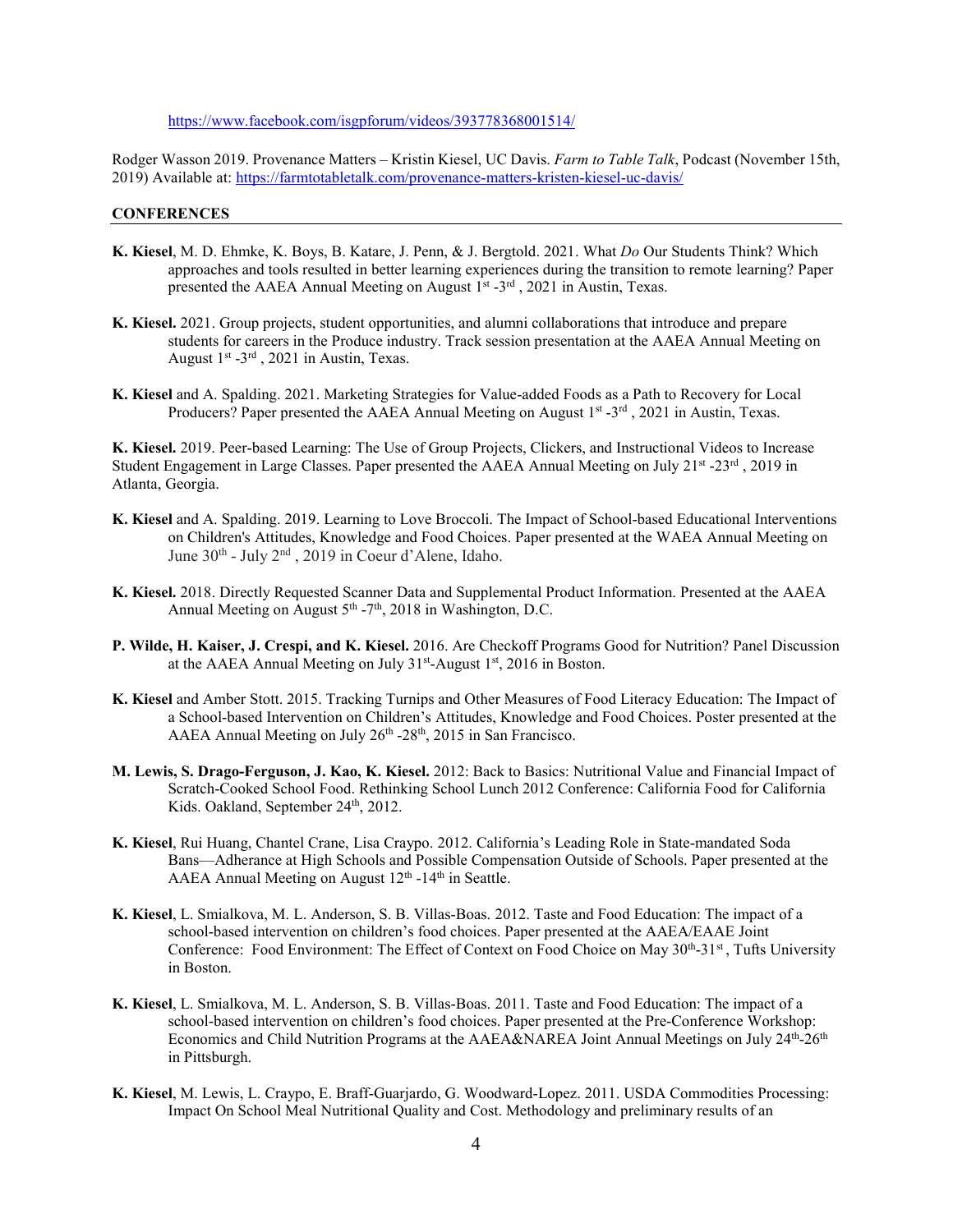interdisciplinary project presented in a symposium on Food and Health Trends at the AAEA&NAREA Joint Annual Meetings on July 24<sup>th</sup>-26<sup>th</sup> in Pittsburgh.

- R. Huang and **K. Kiesel**. 2011. Does Limiting Access to Soft Drinks in Schools Result in Compensation at Home? Poster presented at the Using scanner data to answer Food Policy Ouestions conference on June 1st-2nd at the ERS in Washington, D.C.
- **K. Kiesel** and S. B. Villas-Boas. 2010. Can information costs affect consumer choice? Nutritional labels in a supermarket experiment. Paper presented at the Using scanner data to answer Food Policy Questions conference on June 1<sup>st</sup>-2<sup>nd</sup> at the ERS in Washington, D.C.
- **K. Kiesel**. 2010 Moving Toward and Sustainable Food Systems. Invited panel member in mini-plenary at the 6th Biennial Childhood Obesity Conference on June 28<sup>th</sup>-July 1<sup>st</sup> in San Diego.
- **K. Kiesel** and S. B. Villas-Boas. 2010. Can Information Costs Confuse Consumer Choice?—Nutritional Labels in a Supermarket Experiment. Selected paper at the 115th EAAE Seminar "The Economics of Food, Food Choice and Health" in Freising, September  $15<sup>th</sup> - 17<sup>th</sup>$ , 2010.
- R. Huang and **K. Kiesel**. 2010. Does Limited Access at School Result in Compensation at Home? The Effect of Soft Drink Bans in Schools on Purchase Patterns Outside of Schools. Selected paper at the 115th EAAE Seminar "The Economics of Food, Food Choice and Health" in Freising, September 15<sup>th</sup> -17<sup>th</sup>, 2010.
- R. Huang and **K. Kiesel**. 2010. Does Limited Access at School Result in Compensation at Home? The Effect of Soft Drink Bans in Schools on Purchase Patterns Outside of Schools. Selected paper at the AAEA, CAEA & WAEA Joint Annual Meetings in Denver, July  $25<sup>th</sup> - 27<sup>th</sup>$ , 2010.
- **K. Kiesel** and S. B. Villas-Boas. 2010. Can Information Costs Confuse Consumer Choice?—Nutritional Labels in a Supermarket Experiment. Invited talk at the University of California, Davis Economics research seminar in Industrial Organization, April 21<sup>st</sup>, 2010.
- **K. Kiesel** 2008**.** "A Definition at Last, but What Does it All Mean?" Newspaper Coverage of the USDA Organic Seal and its Effects on Food Purchases. AAEA Selected Paper presented at the AAEA & ACCI Joint Annual Meetings in Orlando, July 27<sup>th</sup> -29<sup>th</sup>, 2008.
- **K. Kiesel** and S. B. Villas-Boas 2008. Another Nutritional Label—Experimenting with Grocery Store Shelf Labels and Consumer Choice. Paper presented at the Econometrics Seminar, Economics Department, Harvard University, April 7<sup>th</sup>, 2008.
- **K. Kiesel** 2008**.** "A Definition at Last, but What Does it All Mean?" Newspaper Coverage of the USDA Organic Seal and its Effects on Food Purchases. Paper presented at the 10<sup>th</sup> Occasional Workshop on Environmental and Resource Economics. University of Santa Barbara, March 21st -22<sup>nd</sup>, 2008.
- **K. Kiesel** and S. B. Villas-Boas. 2007. Got Organic Milk? Consumer Valuations of Milk Labels after the Implementation of the USDA Organic Seal. Paper presented at the 34<sup>th</sup> EARIE Conference, Valencia, September  $6<sup>th</sup>$  -9<sup>th</sup> 2007.
- **K. Kiesel** and S. B. Villas-Boas 2006. "Milk is Milk--The Simple Truth"?--Consumer Response to Changes in Labeling Regulations under the NOP in the Fluid Milk Market. Paper presented at the 7th INRA-IDEI Conference on "*Industrial Organization and the Food Processing Industry*", Toulouse, June 9<sup>th</sup> -10<sup>th</sup>, 2006.
- E. Golan and **K. Kiesel**. 2002. Evidence on Retail Demand for Non-biotech Foods, Track session at 2002 AAEA annual meeting in Long Beach, CA, July 26<sup>th</sup> - 31<sup>st</sup>, 2002.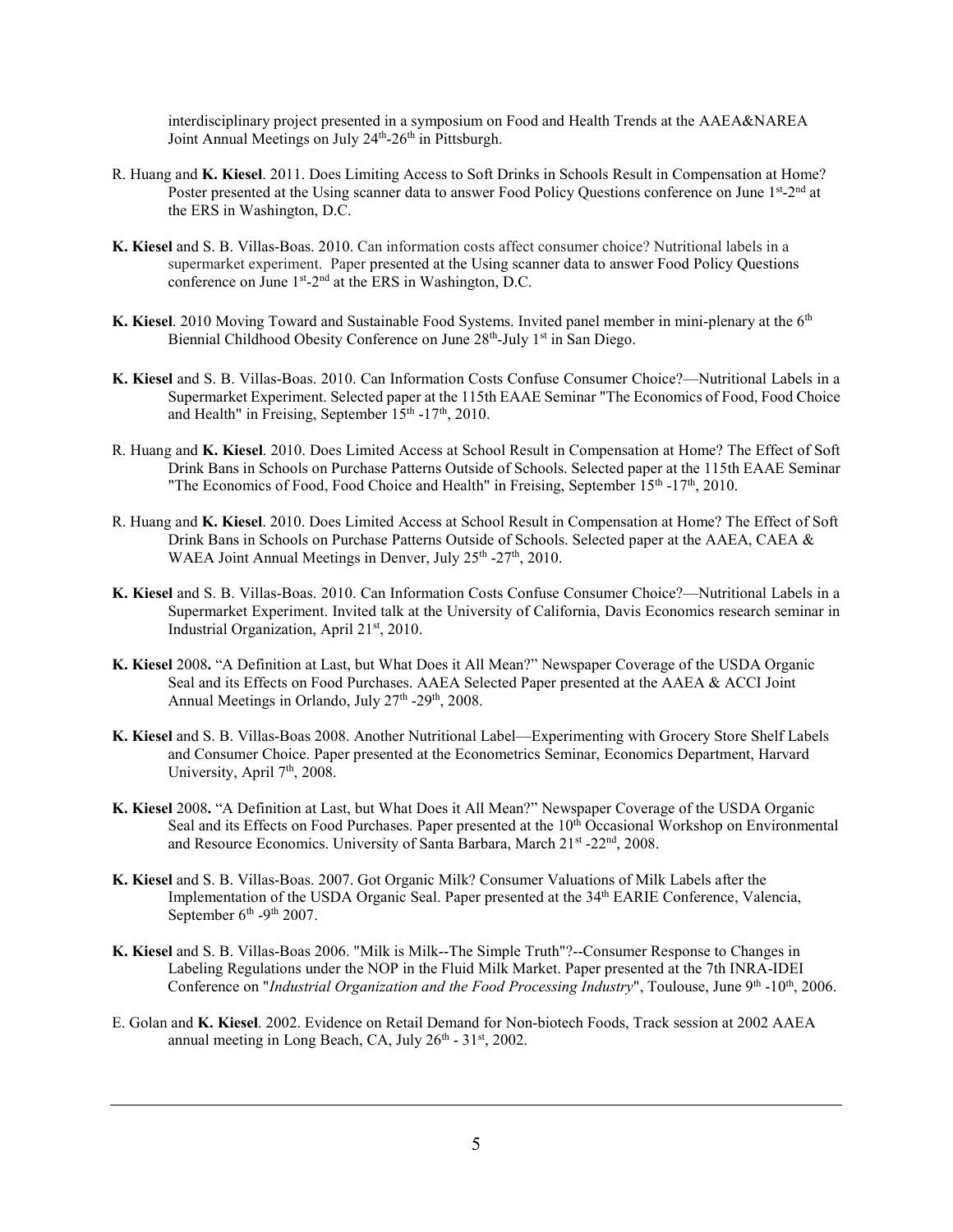## **INVITED TALKS AND PROFESSIONAL WORKSHOPS**

**K. Kiesel.** 2020. Student perceptions of remote learning and how can we best support them? Newcastle University, School of Natural and Environmental Sciences. Zoom, October 21, 2020.

**J. Bergtold, K. Boys, M. D. Ehmke, B. Katare, K. Kiesel, and J. Penn.** 2020. What do our students think? Student Perceptions and Values of Remote Learning, WERA 72 Workshop, Western Education and Research Activities Committee on Agribusiness, Zoom, October 21, 2020.

**D. Fetter, B. Lungu, and K. Kiesel**. 2020. Faculty Reflections on Teaching in the COVID-19 Era. Faculty Forum, Zoom, April 17<sup>th</sup>, 2020.

**AAEA.** 2020. Online Teaching Resources and Best Practices Webinar. Co-organizer and panel member, April 13th, 2020.

**K. Kiesel.** 2020. Product Marketing and Advertising. Online guest lecture and expert panel at the Alchemist Microenterprise Academy, Uber Conference, March 24<sup>th</sup>, 2020,

**K. Kiesel.** 2019. Challenges regarding consumer preferences, market access, and pricing for locally-grown and produced foods. Short presentation and panel discussant at the Developing an Agrifoods System Blueprint for California workshop on September 13<sup>th</sup>, 2019 in Sacramento, California.

**K. Kiesel.** 2019. The *New World* of Advertising and Integrated Brand Promotion. Guest Lecture at the Alchemist Microenterprise Academy on June 17<sup>h</sup>, 2019, in Sacramento, California.

**K. Kiesel**, **B. Lungu, and M. Wilson**. 2019. Teaching with Instructional Video. UC Davis, May 15th, 2019.

- **K. Kiesel**, **B. Lungu, 2019.** Cross-Disciplinary Approaches to Active Learning. Faculty Forum, UC Davis. April19th, 2019.
- **K. Kiesel**, **B. Lungu, and M. Wilson**. 2019. Engaging Students with Classroom Polls. Faculty workshop, UC Davis, February 19th, 2019.
- **K. Kiesel**, **B. Lungu, and M. Wilson**. 2018. Expanding the Classroom. Teaching with Instructional Video. Faculty workshop, UC Davis, May 17<sup>th</sup>, 2018.
- J. Ledford and K. Kiesel. 2018. Using Data to Inform Instruction. Faculty Forum, UC Davis, March 16<sup>th</sup> 2018.
- **K. Kiesel**, **B. Lungu, and M. Wilson**. 2018. Clickers in the Classroom. Engaging Students with iClickers and Top Hat. Faculty workshop, UC Davis, March 9th, 2018.
- **K. Kiesel.** 2017. Peers explaining to Peers. Resource table at the Scholarship of Teaching and Learning Conference, UC Davis, December 1st, 2017
- **K. Kiesel.** 2017. Peers Explaining to Peers: Instructional Videos Explaining Key Concepts in Economics. Presentation given at Summer Institute for Teaching and Technology, UC Davis, September 15<sup>th</sup>, 2017
- **K. Kiesel.** 2017. Branding Mead—Engaging consumers with your story. Presentation given at Advance Mead making workshop, Robert Mondavi Institute, UC Davis, June 19th -22nd, 2017.
- **K. Kiesel.** 2016. Student Response Technology in Large Undergraduate Classes. UC Davis Center for Educational Effectiveness workshop series, October 21<sup>st</sup>, 2016.
- **K. Kiesel and Stephen Boucher**. 2016. Clickers and REEF App in the classroom, Brown-Bag Departmental Seminar, UC Davis, April 29<sup>th</sup>, 2016.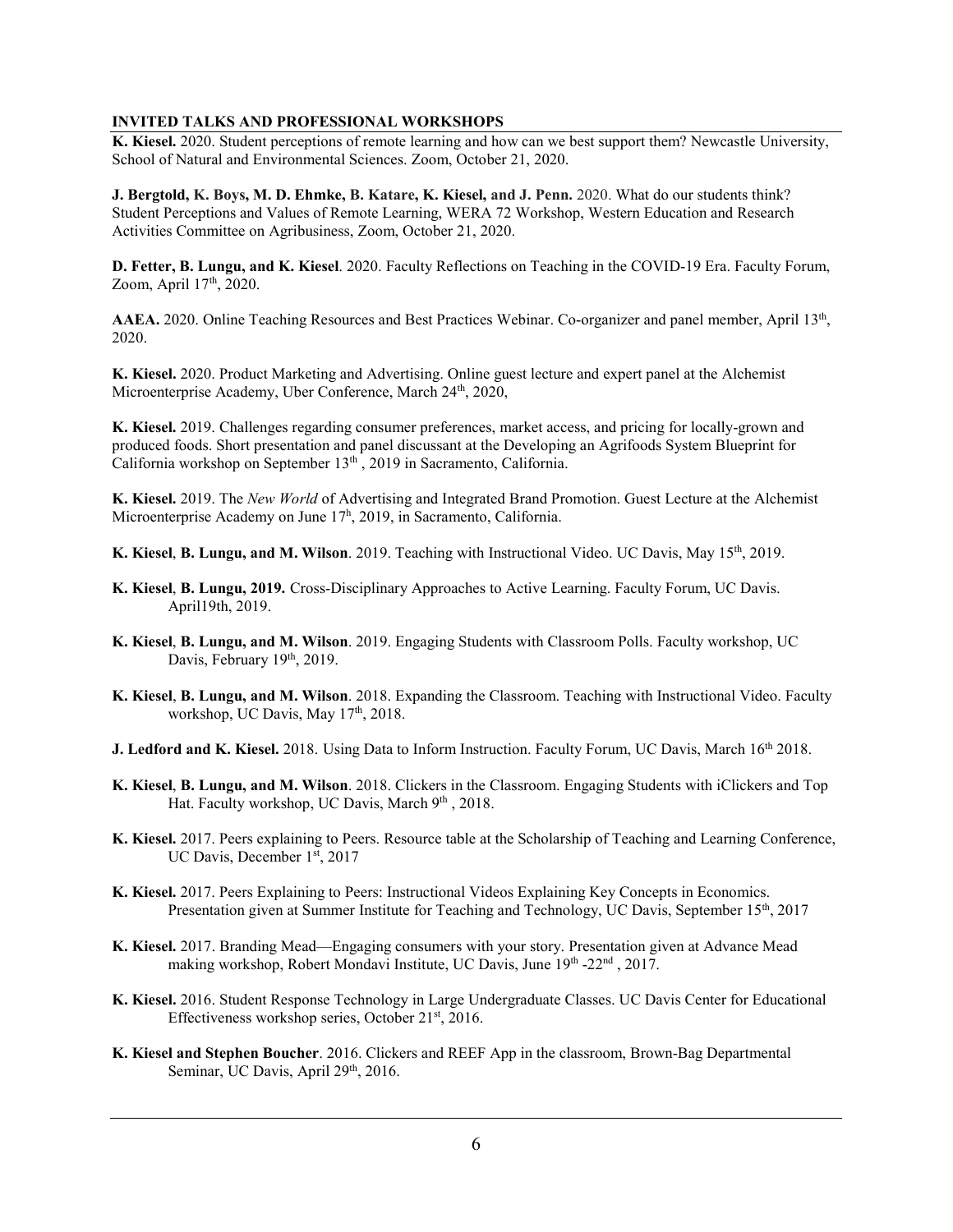# **AWARDS AND FUNDING**

| 2021-2026 | University of California's Hispanic Serving Institution (UC-HSI) Doctoral Diversity<br>Initiative: Diversity and Inclusion in Research, Education, and Career Training<br>(DIRECT) Program                                                                                 |
|-----------|----------------------------------------------------------------------------------------------------------------------------------------------------------------------------------------------------------------------------------------------------------------------------|
| 2021-2022 | Giannini Foundation mini-grant: Adoption and Advertising of Regulated Deficit<br>Irrigation Technique within the Blue Diamond Cooperative                                                                                                                                  |
| 2020-2021 | Giannini Foundation mini-grant: Economics Impact of the November 2018 Romaine E.<br>coli Outbreak: Lessons for California Moving Forward                                                                                                                                   |
| 2020      | Faculty Development Award, UC Davis                                                                                                                                                                                                                                        |
| 2020      | Community Engaged Learning Faculty Fellow, UC Davis                                                                                                                                                                                                                        |
| 2018-2019 | Giannini Foundation mini-grant: Consumer Demand and Marketing Strategies for<br>Locally Produced Foods.                                                                                                                                                                    |
| 2017-2018 | USDA Local Food Promotion Program Planning Grant: Solano Community Food Centers                                                                                                                                                                                            |
| 2016-2018 | USDA Local Food Promotion Program Planning Grant: Alchemy Kitchen-A Food                                                                                                                                                                                                   |
|           | <b>Business Incubator Project in Sacramento</b>                                                                                                                                                                                                                            |
| 2017      | Center for Educational Effectiveness, Small Grant: Peers Explaining to Peers: Key                                                                                                                                                                                          |
|           | Concepts in Economics                                                                                                                                                                                                                                                      |
| 2015-2016 | Giannini Foundation mini-grant: Food for Thought: Can Education Affect Student<br>Attitudes and Behavior towards Healthier and Sustainable Food Choices?                                                                                                                   |
| 2013-2014 | Faculty Research Support Fund, Sacramento State University                                                                                                                                                                                                                 |
| 2011-2012 | Nomination, scholarship and participation in the LEAD21-Leadership for the 21 <sup>st</sup> century<br>program, June 2011 in Indianapolis, October 2011 in Kansas City, and February 2012 in<br>Washington, D.C.                                                           |
| 2011-2012 | Participation in Summer Teaching Institute                                                                                                                                                                                                                                 |
| 2011      | SSIS Summer research fellowship, California State University-Sacramento                                                                                                                                                                                                    |
| 2010      | Robert Wood Johnson Foundation, Healthy Eating Research: Building Evidence to<br>Prevent Childhood Obesity: USDA Commodities Processing: Impact on School Meal<br>Nutritional Quality and Cost                                                                             |
| 2008      | University of California-Berkeley, Environmental Leadership Program Grant: Taste and<br>Food Education in Belarusian Secondary Schools                                                                                                                                     |
| 2008      | Young researcher participant in the 3rd Lindau Meeting of Nobel Laureates in Economic<br>Sciences, August 20-23rd 2008                                                                                                                                                     |
| 2007      | University of California-Berkeley, Agricultural & Resource Economics: Department<br><b>Student Travel Grant</b>                                                                                                                                                            |
| 2007      | University of California-Berkeley, Graduate Division: Graduate Division Conference<br><b>Travel Grant</b>                                                                                                                                                                  |
| 2005-2006 | ERS, Cooperative Agreement: Demand for Organic and rBGH-free Milk: An Analysis of<br>Product Differentiation and Consumer Valuation in the Presence of Heterogeneous<br>Preferences and Information Uncertainty (Project leaders: Sofia B. Villas Boas, Elise H.<br>Golan) |
| 2002      | American Association of Agricultural Economics: Outstanding Master's Thesis,<br>Honorable Mention, 2002                                                                                                                                                                    |
| 2001-2002 | ERS, Cooperative Agreement: GMO Food Labeling and Consumer Response: An<br>Analysis of the Effects of Voluntary rBGH-free Labels on the Market for Fluid Milk.<br>(Project leaders: David Buschena, Elise H. Golan)                                                        |

# **PERSONAL INFORMATION**

Nationality: German citizen, US permanent resident

Date of Birth: February 28, 1975